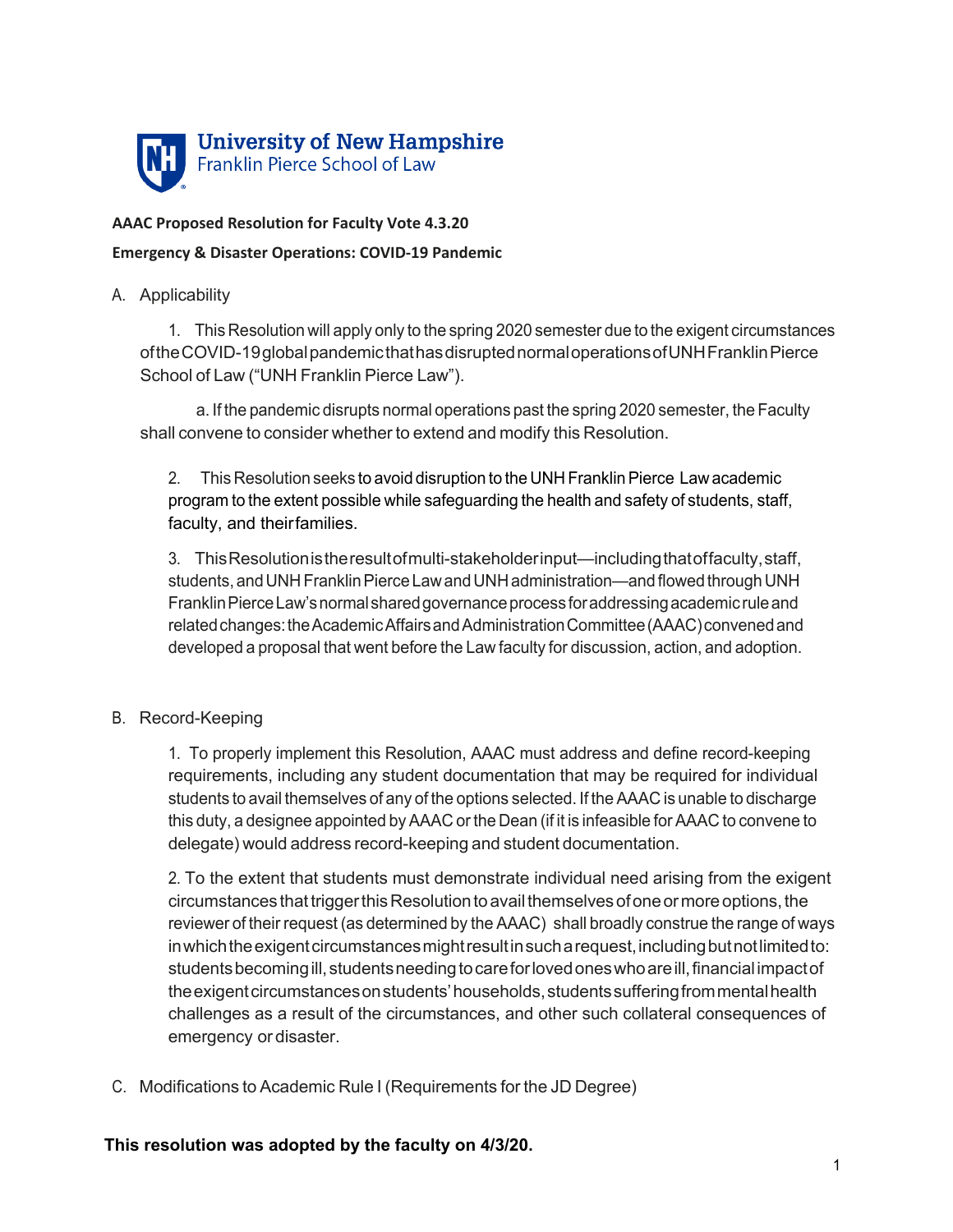1. Studentswhoareduetograduateinspring2020arerequiredtoearnaminimumofeightythree (83) credits if the exigent circumstances triggering this Resolution result in their inability to earn eight-five (85) credits. (Modification to Rule I(C)(4)).

2. UNHFranklinPierceLawresidential courses thatare convertedtodistancelearningcourses this semester due to exigent circumstances shall not count toward UNH Franklin Pierce Law's limitonthenumberofdistancelearningcreditsstudentsmaytaketotheextenttheLawSchool convertscoursesinaccordancewithABAguidanceonemergency&disasteroperations (Modification to Rule  $I(C)(4)(c)$ ) (students should note that some states may have restrictions on the number of distance learning credits they will accept when students apply to sit for the bar exam; UNH Franklin Pierce Law Academic Rules & Resolutions do not control state bar admission rules, but UNH Franklin Pierce Law leadership will make reasonable efforts to obtain waivers or similar measures to avoid complications with bar eligibility arising due to this Resolution).

3. Students who are due to graduate in spring 2020, and who are unable to complete one or more classes in the required curriculum in which they were enrolled this semester due to the exigentcircumstances,willhavetheircompletionofthoseclasseswaived(providedthatthey achieve the minimum number of credits required for graduation). (Modification to Rule I(C)(5)) (studentsshouldnotethatsomestatesmayrequirecertaincoursesforbarexamadmission; UNH Franklin Pierce Law Academic Rules & Resolutions do not control state bar admission rules, but UNH FranklinPierce Law leadership will make reasonable efforts to obtain waivers or similar measures to avoid complications with bar eligibility arising due to this Resolution).

4. Studentswhoareduetograduateinspring2020arerequiredtoearnaminimumoffour(4)  $experimental learning credits$  if the exigent circumstances result in their inability to complete  $6$ experiential learning credits. (Modification to Rule I(C)(7)(b)).

5. Students who are due to graduate in spring 2020 are required to complete five (5) semesters of full-time enrollment if the exigent circumstances result in their inability to complete six  $(6)$ semesters of full-time enrollment; any requirement to cure the deficiency in six (6) semesters of enrollment is waived. (Modification to Rule I(C)(10)(a) and Rule I(E)(3)-(4)).

6. Administration of the Preliminary BarExam (Prelim) forthe first-yearresidential JD class and any JD transfers required to take the Prelim will be deferred until fall 2020. (Modification to Rule  $I(C)(15)$ 

a. For any students required to re-take the Preliminary Bar Exam in spring 2020 who areduetograduatepriortothedeferredadministrationofthePreliminaryBarExam, the re-taking requirement is waived. (Modification to Rule I(C)(15)).

D. Modifications to Academic Rule II (Registration, Enrollment, Withdrawal, and Attendance)

1. Studentsenrolledinacourseinspring2020maywithdrawfromthecourseuntilJune1, 2020 if the withdrawal is the result of the exigent circumstances. (Note: students can choose onatimelineestablishedbytheRegistrar'sOfficeorthatoffice'sdesignee—whetherthe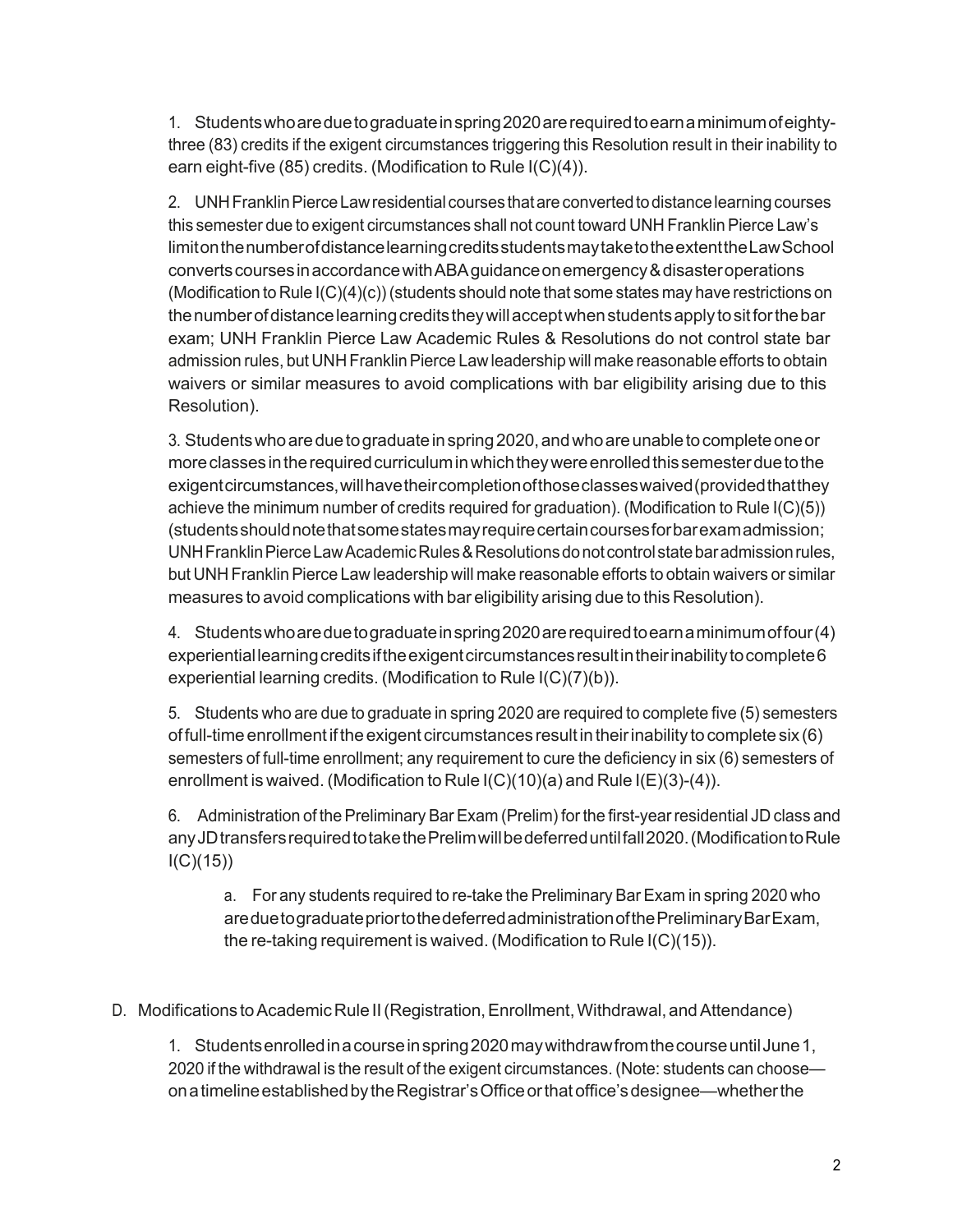withdrawalappearsontheirtranscriptsorwhetherthewithdrawncourseisremovedfromthe transcriptentirely.Anypotential impactofeithertypeofwithdrawalontuitionbilling,financial aid, scholarships, and other financial matters must be addressed through the Business Services Center, Financial Aid, or other UNH Franklin Pierce Law, UNH, or USNH administrative unit with the relevant financial decision-making authority.) (Modification to Rule II(C)(4)(a))

2. For any course in spring 2020, the requirement for students' synchronous attendance is waived if the exigent circumstances prevent students' attendance of the course in real-time. (Modification to Rule II(D)).

a. Students must inform the faculty member teaching the course of their inability to attendinreal-timeandareresponsibleformakingupthemissedcontentintheform provided by the faculty member(such as asynchronous video recording).

## E. Modifications to Academic Rule III (Examinations)

1. In spring 2020, instructors must give final exams in a timed take-home, open-everything formatin order to create as much consistency of student experience and integrity of exam administration as feasible. (Modification to Rule III(C)(2)).

## F. Modifications to Academic Rule IV (Grading)

1. Inspring2020,allinstructorsforallcourses(inwhichallstudentworkhasnotbeen completed prior to the date of adoption of this Resolution) must award only Credit/No Credit (CR/NCR) grades.

#### G. Modifications to Academic Rule V (Numerical Equivalents)

- 1. CR/NCR grading due to this Resolution does not count toward the cap on ungraded credits. (Modification to Rule V(A)).
- 2. To receive credit(CR)in a course in spring 2020 pursuant to this Resolution, a D or above is required. (Modification to Rule IV(B)(3)).
- 3. Inspring 2020,UNHFranklinPierce Lawwill not calculate class rankings forany student except for internal use by Committee on Academic Standing & Success ("CASS") as required by Rule VI or this Rule or for internal use by the Registrar's Office to the extent necessary to calculate Latin Honors for graduating students under Rule V(D). (Modification to RuleV(C)).
- 4. Forstudentswhowereinattendanceinspring2020,UNHFranklinPierceLawwillnot calculate class rankings for the spring 2020 even after graduation. (Modification to Rule  $V(C)$ ).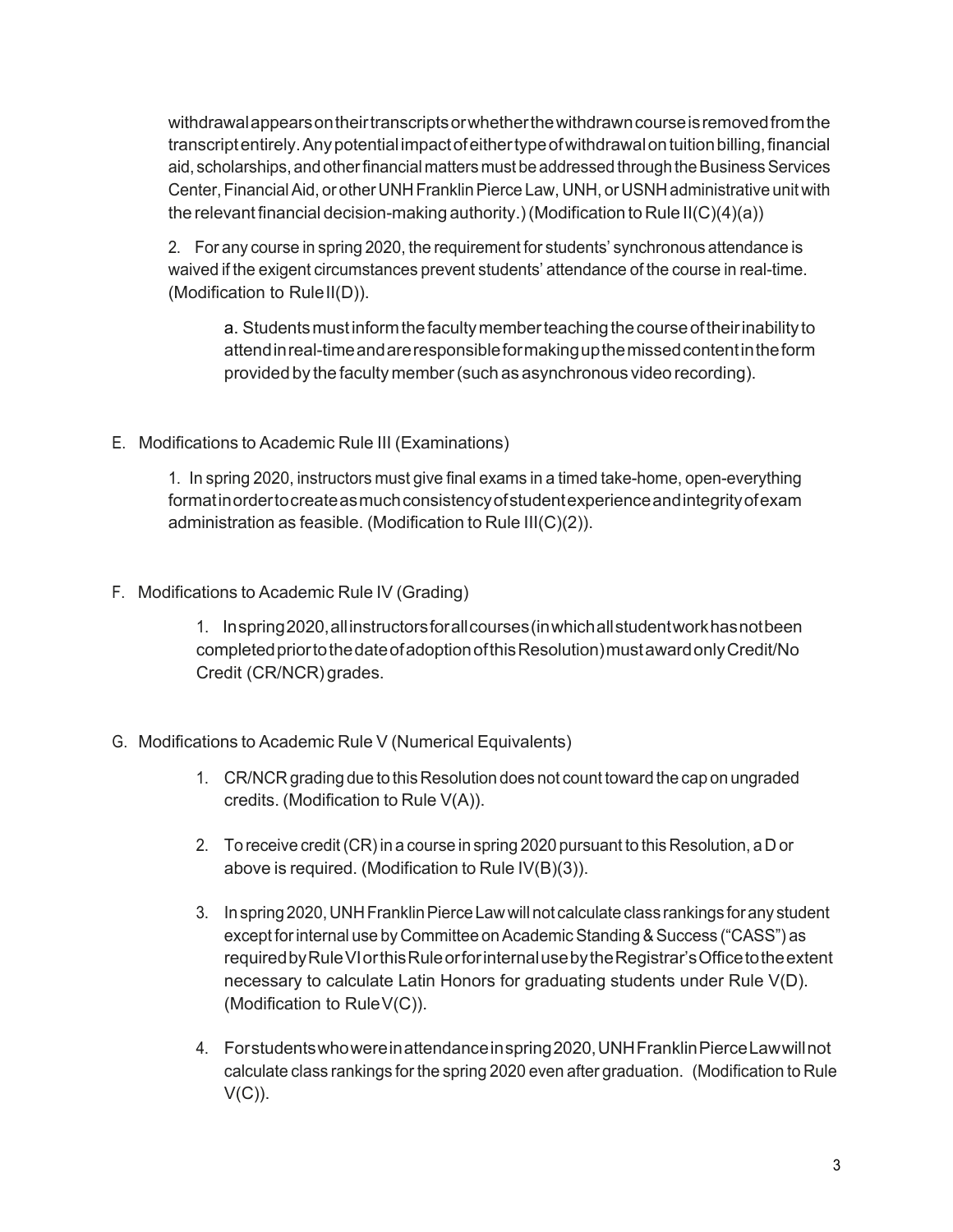- 5. In spring 2020, UNH Franklin Pierce Law will calculate Latin Honors for graduating studentsandincludeallCR/NCRresultsfromthatsemesterinitscalculation. (Modification to RuleV(D)).
- 6. For non-graduating students in spring 2020, UNH Franklin Pierce Law will not include grades from that semester in its future calculation of Latin Honors for those students. (Modification to RuleV(D)).
- 7. Forspring2020semester,UNHFranklinPierceLawwillplaceanotationonstudent transcripts that convey that this semester was subject to the exigent circumstances of the COVID-19 pandemic. [Note for faculty vote: AAAC's recommendation of this provision is subject to the Registrar's Office determining with main campus that this note is possible.]

#### H. Modifications to Academic Rule VI (Academic Standing & Review)

1. CASScanwaive,modify,orextendanyandalltermsandconditionsofprobationas needed, on individual basis, if a student on academic probation is unable to satisfy a term or conditionofprobationduetoexigentcircumstancesinspring2020.(ModificationtoRule  $VI(I)(3)$ ).

2. CASS can waive, modify, or extend any and all requirements of early intervention status asneededonindividualbasisifastudentonearlyinterventionisunabletosatisfyatermor condition of early intervention due to exigent circumstances in spring 2020. (Modification to Rule VI(B)(2)).

3. Within two (2) weeks of this Resolution being adopted, CASS must initiate a review of all students under its jurisdiction (probation or early intervention) to determine whether waiver,modification,orextensionoftermsandconditionsforeachidentifiedstudentare warranted under thispart.

4. Within two (2) weeks of this this Resolution being adopted, CASS must make a recommendation to theAAAC about whetherand howto modify any ofthe criteriafor determining placement on academic probation, early intervention, or mandatory meetings for the semester subsequent to this Rule being in effect. (Modification to Rule VI(A)(1)  $\&(B)(1) \&(C)(1)$ ).

a. In the event that CASS proposes modification, the AAAC will process the recommendation in the normal course of governance: working with CASS to develop language for a proposed modification of this Resolution that would go back to the Faculty for avote.

I. Modifications to Academic Rule XIX (Legal Residencies)